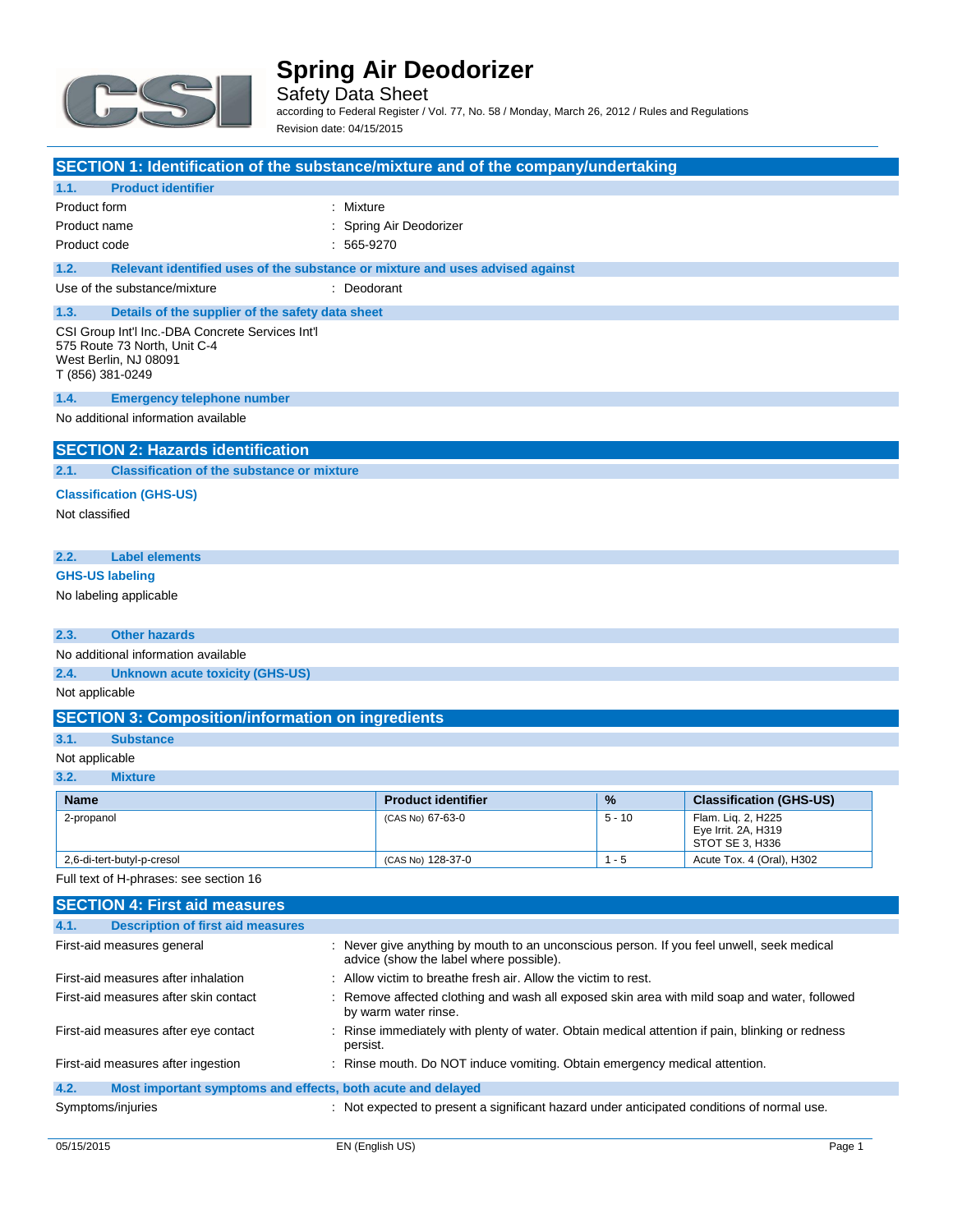### Safety Data Sheet

according to Federal Register / Vol. 77, No. 58 / Monday, March 26, 2012 / Rules and Regulations

| 4.3.<br>Indication of any immediate medical attention and special treatment needed |                                                                                                                                                                                                      |  |  |
|------------------------------------------------------------------------------------|------------------------------------------------------------------------------------------------------------------------------------------------------------------------------------------------------|--|--|
| No additional information available                                                |                                                                                                                                                                                                      |  |  |
| <b>SECTION 5: Firefighting measures</b>                                            |                                                                                                                                                                                                      |  |  |
| 5.1.<br><b>Extinguishing media</b>                                                 |                                                                                                                                                                                                      |  |  |
| Suitable extinguishing media                                                       | : Foam. Dry powder. Carbon dioxide. Water spray. Sand.                                                                                                                                               |  |  |
| Unsuitable extinguishing media                                                     | : Do not use a heavy water stream.                                                                                                                                                                   |  |  |
| 5.2.                                                                               | Special hazards arising from the substance or mixture                                                                                                                                                |  |  |
| No additional information available                                                |                                                                                                                                                                                                      |  |  |
| 5.3.<br><b>Advice for firefighters</b>                                             |                                                                                                                                                                                                      |  |  |
| Firefighting instructions                                                          | : Use water spray or fog for cooling exposed containers. Exercise caution when fighting any                                                                                                          |  |  |
|                                                                                    | chemical fire. Prevent fire-fighting water from entering environment.                                                                                                                                |  |  |
| Protection during firefighting                                                     | : Do not enter fire area without proper protective equipment, including respiratory protection.                                                                                                      |  |  |
| <b>SECTION 6: Accidental release measures</b>                                      |                                                                                                                                                                                                      |  |  |
| 6.1.                                                                               | Personal precautions, protective equipment and emergency procedures                                                                                                                                  |  |  |
| 6.1.1.<br>For non-emergency personnel                                              |                                                                                                                                                                                                      |  |  |
| <b>Emergency procedures</b>                                                        | : Evacuate unnecessary personnel.                                                                                                                                                                    |  |  |
| 6.1.2.<br>For emergency responders                                                 |                                                                                                                                                                                                      |  |  |
| Protective equipment                                                               | : Equip cleanup crew with proper protection.                                                                                                                                                         |  |  |
| <b>Emergency procedures</b>                                                        | : Ventilate area.                                                                                                                                                                                    |  |  |
| 6.2.<br><b>Environmental precautions</b>                                           |                                                                                                                                                                                                      |  |  |
|                                                                                    | Prevent entry to sewers and public waters. Notify authorities if liquid enters sewers or public waters.                                                                                              |  |  |
| 6.3.                                                                               |                                                                                                                                                                                                      |  |  |
| Methods for cleaning up                                                            | Methods and material for containment and cleaning up<br>: Soak up spills with inert solids, such as clay or diatomaceous earth as soon as possible. Collect                                          |  |  |
|                                                                                    | spillage. Store away from other materials.                                                                                                                                                           |  |  |
| 6.4.<br><b>Reference to other sections</b>                                         |                                                                                                                                                                                                      |  |  |
| See Heading 8. Exposure controls and personal protection.                          |                                                                                                                                                                                                      |  |  |
| <b>SECTION 7: Handling and storage</b>                                             |                                                                                                                                                                                                      |  |  |
| 7.1.<br><b>Precautions for safe handling</b>                                       |                                                                                                                                                                                                      |  |  |
| Precautions for safe handling                                                      | : Wash hands and other exposed areas with mild soap and water before eating, drinking or                                                                                                             |  |  |
|                                                                                    | smoking and when leaving work. Provide good ventilation in process area to prevent formation                                                                                                         |  |  |
|                                                                                    | of vapor.                                                                                                                                                                                            |  |  |
| 7.2.                                                                               | Conditions for safe storage, including any incompatibilities                                                                                                                                         |  |  |
| Storage conditions                                                                 | : Keep only in the original container in a cool, well ventilated place away from heat, hot surfaces,<br>sparks, open flame and other ignition sources. No smoking. Keep container closed when not in |  |  |
|                                                                                    | use.                                                                                                                                                                                                 |  |  |
| Incompatible products                                                              | Strong bases. Strong acids.                                                                                                                                                                          |  |  |
| Incompatible materials                                                             | : Sources of ignition. Direct sunlight.                                                                                                                                                              |  |  |
| 7.3.<br><b>Specific end use(s)</b>                                                 |                                                                                                                                                                                                      |  |  |
| No additional information available                                                |                                                                                                                                                                                                      |  |  |
| <b>SECTION 8: Exposure controls/personal protection</b>                            |                                                                                                                                                                                                      |  |  |
| 8.1.<br><b>Control parameters</b>                                                  |                                                                                                                                                                                                      |  |  |
| <b>Spring Air Deodorizer</b>                                                       |                                                                                                                                                                                                      |  |  |
| <b>ACGIH</b>                                                                       | Not applicable                                                                                                                                                                                       |  |  |
| <b>OSHA</b>                                                                        | Not applicable                                                                                                                                                                                       |  |  |
| 2,6-di-tert-butyl-p-cresol (128-37-0)                                              |                                                                                                                                                                                                      |  |  |
| <b>ACGIH</b>                                                                       | ACGIH TWA (mg/m <sup>3</sup> )<br>$2$ mg/m <sup>3</sup>                                                                                                                                              |  |  |

OSHA Not applicable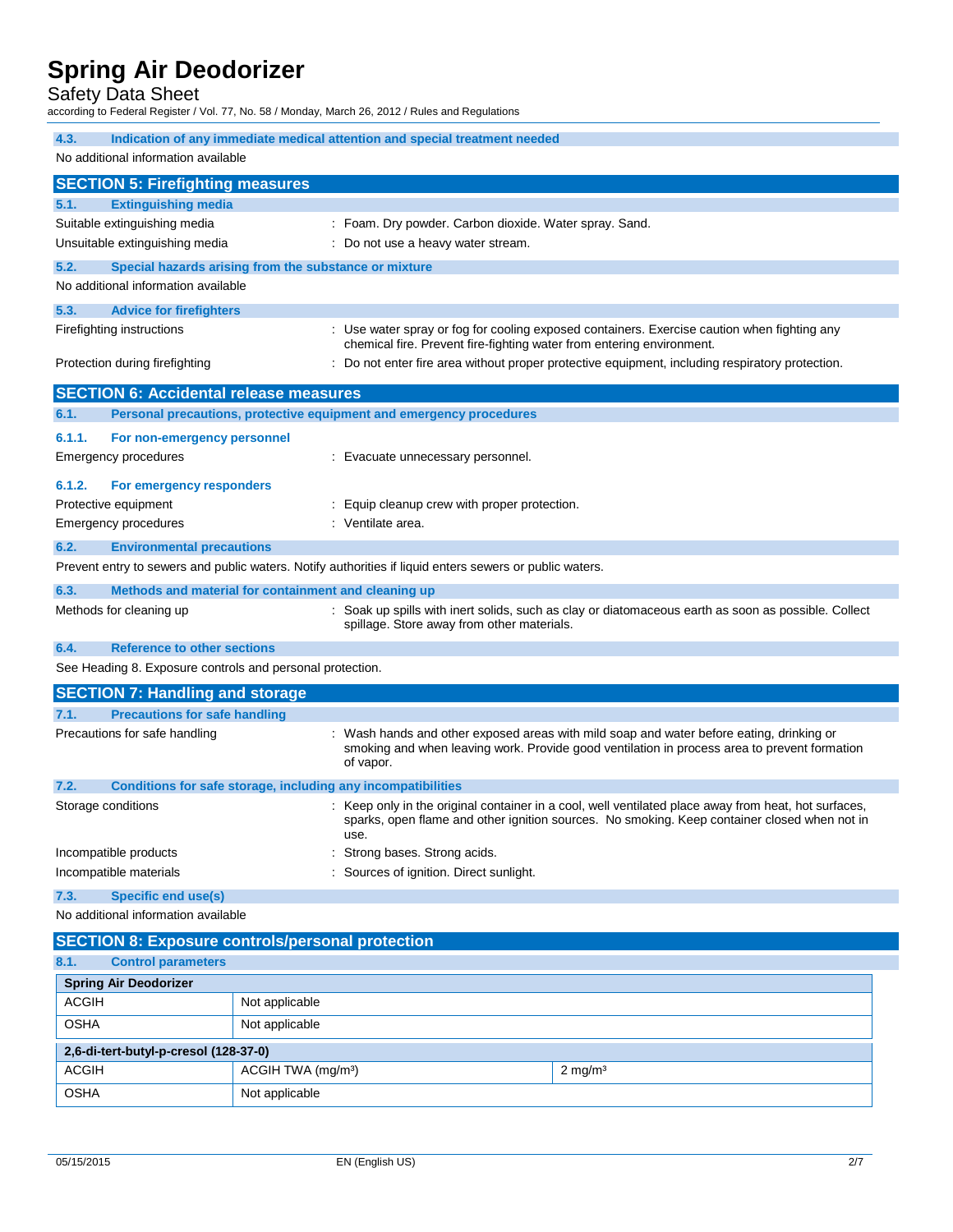### Safety Data Sheet

according to Federal Register / Vol. 77, No. 58 / Monday, March 26, 2012 / Rules and Regulations

| 2-propanol (67-63-0) |                                     |                           |  |
|----------------------|-------------------------------------|---------------------------|--|
| ACGIH                | ACGIH TWA (ppm)                     | $200$ ppm                 |  |
| ACGIH                | ACGIH STEL (ppm)                    | $200$ ppm                 |  |
| ACGIH                | Remark (ACGIH)                      | Eye & URT irr; CNS impair |  |
| <b>OSHA</b>          | OSHA PEL (TWA) (mg/m <sup>3</sup> ) | $980 \text{ mg/m}^3$      |  |
| <b>OSHA</b>          | OSHA PEL (TWA) (ppm)                | $400$ ppm                 |  |

| 8.2.<br><b>Exposure controls</b> |                                                                            |
|----------------------------------|----------------------------------------------------------------------------|
| Personal protective equipment    | : Avoid all unnecessary exposure.                                          |
| Hand protection                  | : Wear protective gloves/eye protection/face protection protective gloves. |
| Eye protection                   | : Chemical goggles or safety glasses.                                      |
| Respiratory protection           | : Wear appropriate mask.                                                   |
| Other information                | : Do not eat, drink or smoke during use.                                   |

### **SECTION 9: Physical and chemical properties**

| Information on basic physical and chemical properties<br>9.1. |                                                                                                                                   |
|---------------------------------------------------------------|-----------------------------------------------------------------------------------------------------------------------------------|
| Physical state                                                | : Liquid                                                                                                                          |
| Color                                                         | : Blue-green                                                                                                                      |
| Odor                                                          | $:$ mint                                                                                                                          |
| Odor threshold                                                | : No data available                                                                                                               |
| рH                                                            | $: 5 - 6$                                                                                                                         |
| Melting point                                                 | : No data available                                                                                                               |
| Freezing point                                                | : No data available                                                                                                               |
| Boiling point                                                 | : 212 - 220 $\degree$ F                                                                                                           |
| Flash point                                                   | : $\geq 200$ °F                                                                                                                   |
| Relative evaporation rate (butyl acetate=1)                   | : No data available                                                                                                               |
| Flammability (solid, gas)                                     | : No data available                                                                                                               |
| <b>Explosion limits</b>                                       | : No data available                                                                                                               |
| Explosive properties                                          | : No data available                                                                                                               |
| Oxidizing properties                                          | : No data available                                                                                                               |
| Vapor pressure                                                | : No data available                                                                                                               |
| Relative density                                              | : 0.99                                                                                                                            |
| Relative vapor density at 20 °C                               | : Same as water                                                                                                                   |
| Solubility                                                    | Soluble in water.<br>Water: Solubility in water of component(s) of the mixture :<br>$\cdot$ $\cdot$ $\cdot$ $\cdot$ 0.004 g/100ml |
| Log Pow                                                       | : No data available                                                                                                               |
| Log Kow                                                       | : No data available                                                                                                               |
| Auto-ignition temperature                                     | : No data available                                                                                                               |
| Decomposition temperature                                     | : No data available                                                                                                               |
| Viscosity                                                     | : No data available                                                                                                               |
| Viscosity, kinematic                                          | : No data available                                                                                                               |
| Viscosity, dynamic                                            | : No data available                                                                                                               |
| 9.2.<br><b>Other information</b>                              |                                                                                                                                   |

No additional information available

|       | <b>SECTION 10: Stability and reactivity</b>      |
|-------|--------------------------------------------------|
| 10.1. | <b>Reactivity</b>                                |
|       | No additional information available              |
| 10.2. | <b>Chemical stability</b>                        |
|       | Stable under normal conditions. Not established. |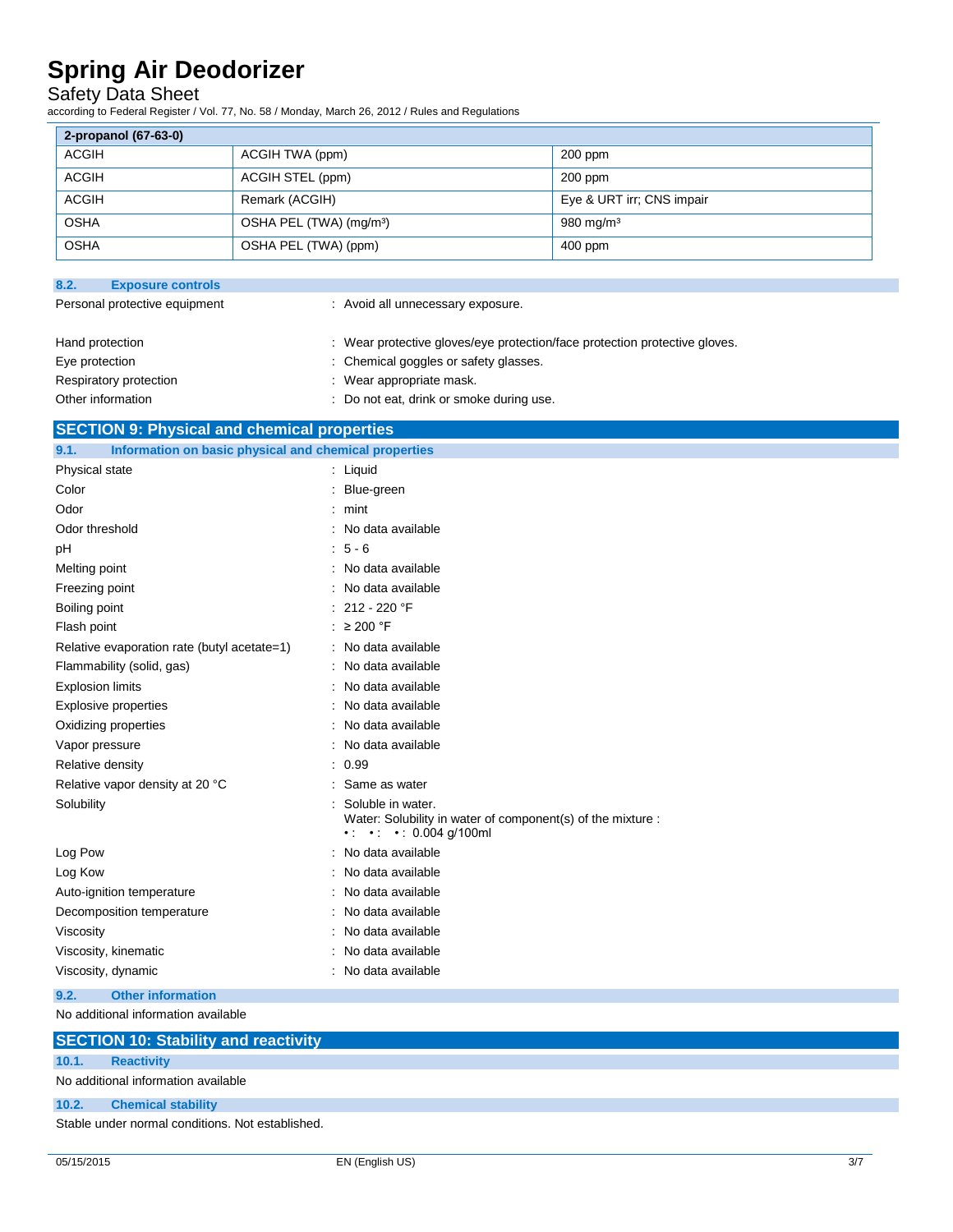### Safety Data Sheet

according to Federal Register / Vol. 77, No. 58 / Monday, March 26, 2012 / Rules and Regulations

| 10.3.                                                | <b>Possibility of hazardous reactions</b> |  |  |  |
|------------------------------------------------------|-------------------------------------------|--|--|--|
|                                                      | Not established.                          |  |  |  |
|                                                      |                                           |  |  |  |
| 10.4.                                                | <b>Conditions to avoid</b>                |  |  |  |
| Direct sunlight. Extremely high or low temperatures. |                                           |  |  |  |
| 10.5.                                                | <b>Incompatible materials</b>             |  |  |  |
| Strong acids. Strong bases.                          |                                           |  |  |  |
| 10.6.                                                | <b>Hazardous decomposition products</b>   |  |  |  |
| Fume, Carbon monoxide, Carbon dioxide,               |                                           |  |  |  |

### **SECTION 11: Toxicological information**

### **11.1. Information on toxicological effects**

Acute toxicity **in the case of the contract of the contract of the contract of the contract of the contract of the contract of the contract of the contract of the contract of the contract of the contract of the contract of** 

| 2,6-di-tert-butyl-p-cresol (128-37-0)                  |                                                                                                                           |
|--------------------------------------------------------|---------------------------------------------------------------------------------------------------------------------------|
| LD50 oral rat                                          | 890 mg/kg (Rat; OECD 401: Acute Oral Toxicity; Experimental value; >6000 mg/kg<br>bodyweight; Rat)                        |
| LD50 dermal rat                                        | > 2000 mg/kg (Rat; Literature study; OECD 402: Acute Dermal Toxicity; >2000 mg/kg<br>bodyweight; Rat; Experimental value) |
| ATE US (oral)                                          | 890.000 mg/kg body weight                                                                                                 |
| 2-propanol (67-63-0)                                   |                                                                                                                           |
| LD50 oral rat                                          | 5045 mg/kg (Rat; OECD 401: Acute Oral Toxicity; Experimental value; 5840 mg/kg<br>bodyweight; Rat)                        |
| LD50 dermal rabbit                                     | 12870 mg/kg (Rabbit; Experimental value; Equivalent or similar to OECD 402; 16.4; Rabbit)                                 |
| LC50 inhalation rat (mg/l)                             | 73 mg/l/4h (Rat)                                                                                                          |
| ATE US (oral)                                          | 5045.000 mg/kg body weight                                                                                                |
| ATE US (dermal)                                        | 12870.000 mg/kg body weight                                                                                               |
| ATE US (vapors)                                        | 73.000 mg/l/4h                                                                                                            |
| ATE US (dust, mist)                                    | 73.000 mg/l/4h                                                                                                            |
| Skin corrosion/irritation                              | Not classified                                                                                                            |
|                                                        | pH: 5 - 6                                                                                                                 |
| Serious eye damage/irritation                          | : Not classified                                                                                                          |
|                                                        | $pH: 5 - 6$                                                                                                               |
| Respiratory or skin sensitization                      | Not classified                                                                                                            |
| Germ cell mutagenicity                                 | Not classified                                                                                                            |
| Carcinogenicity                                        | Not classified                                                                                                            |
| 2,6-di-tert-butyl-p-cresol (128-37-0)                  |                                                                                                                           |
| IARC group                                             | 3 - Not classifiable                                                                                                      |
| 2-propanol (67-63-0)                                   |                                                                                                                           |
| IARC group                                             | 3 - Not classifiable                                                                                                      |
| Reproductive toxicity                                  | Not classified                                                                                                            |
| Specific target organ toxicity (single exposure)       | : Not classified                                                                                                          |
| Specific target organ toxicity (repeated<br>exposure)  | : Not classified                                                                                                          |
| Aspiration hazard                                      | Not classified                                                                                                            |
| Potential Adverse human health effects and<br>symptoms | : Based on available data, the classification criteria are not met.                                                       |

| <b>SECTION 12: Ecological information</b> |                                      |      |
|-------------------------------------------|--------------------------------------|------|
| 12.1.<br><b>Toxicity</b>                  |                                      |      |
| 2,6-di-tert-butyl-p-cresol (128-37-0)     |                                      |      |
| LC50 fish 1                               | 0.199 mg/l (96 h; Pisces)            |      |
| EC50 Daphnia 1                            | 0.48 mg/l (48 h; Daphnia magna; GLP) |      |
| 05/15/2015                                | EN (English US)                      | -4/7 |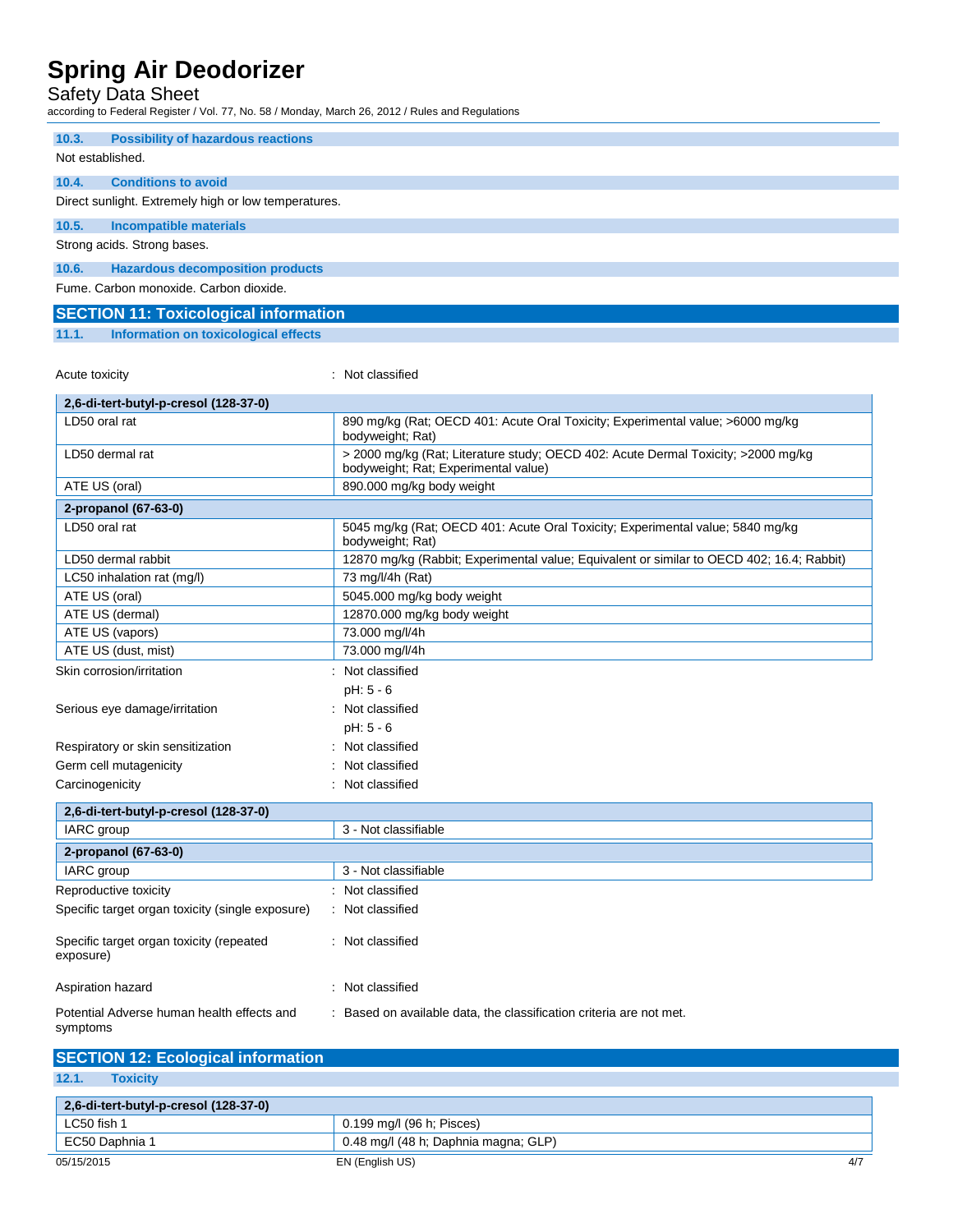Safety Data Sheet

according to Federal Register / Vol. 77, No. 58 / Monday, March 26, 2012 / Rules and Regulations

| $\sim$ ululiy tu Fucial Reyister / Yul. 77, NU. Jo / Mulluay, Martii 20, 2012 / Rules and Reyulations<br>2,6-di-tert-butyl-p-cresol (128-37-0) |                                                                                                                                                                           |  |  |
|------------------------------------------------------------------------------------------------------------------------------------------------|---------------------------------------------------------------------------------------------------------------------------------------------------------------------------|--|--|
| Threshold limit algae 1                                                                                                                        | > 0.4 mg/l (72 h; Scenedesmus subspicatus; GLP)                                                                                                                           |  |  |
| Threshold limit algae 2                                                                                                                        | 0.363 mg/l (Algae; Chronic)                                                                                                                                               |  |  |
| 2-propanol (67-63-0)                                                                                                                           |                                                                                                                                                                           |  |  |
| LC50 fish 1                                                                                                                                    | 4200 mg/l (96 h; Rasbora heteromorpha; Flow-through system)                                                                                                               |  |  |
| EC50 Daphnia 1                                                                                                                                 | 10000 mg/l (48 h; Daphnia magna)                                                                                                                                          |  |  |
| LC50 fish 2                                                                                                                                    | 9640 mg/l (96 h; Pimephales promelas; Lethal)                                                                                                                             |  |  |
| EC50 Daphnia 2                                                                                                                                 | 13299 mg/l (48 h; Daphnia magna)                                                                                                                                          |  |  |
| Threshold limit algae 1                                                                                                                        | > 1000 mg/l (72 h; Scenedesmus subspicatus; Growth rate)                                                                                                                  |  |  |
| Threshold limit algae 2                                                                                                                        | 1800 mg/l (72 h; Algae; Cell numbers)                                                                                                                                     |  |  |
| 12.2.<br><b>Persistence and degradability</b>                                                                                                  |                                                                                                                                                                           |  |  |
| <b>Spring Air Deodorizer</b>                                                                                                                   |                                                                                                                                                                           |  |  |
| Persistence and degradability                                                                                                                  | Not established.                                                                                                                                                          |  |  |
| 2,6-di-tert-butyl-p-cresol (128-37-0)                                                                                                          |                                                                                                                                                                           |  |  |
| Persistence and degradability                                                                                                                  | Not readily biodegradable in water. Biodegradable in the soil. Adsorbs into the soil. Low<br>potential for mobility in soil. Photooxidation in the air.                   |  |  |
| Biochemical oxygen demand (BOD)                                                                                                                | 0.51 g $O_2$ /g substance                                                                                                                                                 |  |  |
| Chemical oxygen demand (COD)                                                                                                                   | 2.27 g $O_2$ /g substance                                                                                                                                                 |  |  |
| ThOD                                                                                                                                           | 2.977 g O <sub>2</sub> /g substance                                                                                                                                       |  |  |
| BOD (% of ThOD)                                                                                                                                | 0.17 % ThOD                                                                                                                                                               |  |  |
| 2-propanol (67-63-0)                                                                                                                           |                                                                                                                                                                           |  |  |
| Persistence and degradability                                                                                                                  | Readily biodegradable in water. Biodegradable in the soil. Biodegradable in the soil under<br>anaerobic conditions. No (test)data on mobility of the substance available. |  |  |
| Biochemical oxygen demand (BOD)                                                                                                                | 1.19 g O <sub>2</sub> /g substance                                                                                                                                        |  |  |
| Chemical oxygen demand (COD)                                                                                                                   | 2.23 g O <sub>2</sub> /g substance                                                                                                                                        |  |  |
| ThOD                                                                                                                                           | 2.40 g O <sub>2</sub> /g substance                                                                                                                                        |  |  |
| BOD (% of ThOD)                                                                                                                                | 0.49 % ThOD                                                                                                                                                               |  |  |
| 12.3.<br><b>Bioaccumulative potential</b>                                                                                                      |                                                                                                                                                                           |  |  |
| <b>Spring Air Deodorizer</b>                                                                                                                   |                                                                                                                                                                           |  |  |
| Bioaccumulative potential                                                                                                                      | Not established.                                                                                                                                                          |  |  |
| 2,6-di-tert-butyl-p-cresol (128-37-0)                                                                                                          |                                                                                                                                                                           |  |  |
| BCF fish 1                                                                                                                                     | 230 - 2500 (56 days; Cyprinus carpio)                                                                                                                                     |  |  |
| Log Pow                                                                                                                                        | 5.1 (Experimental value)                                                                                                                                                  |  |  |
| Bioaccumulative potential                                                                                                                      | Potential for bioaccumulation (500 $\leq$ BCF $\leq$ 5000).                                                                                                               |  |  |
| 2-propanol (67-63-0)                                                                                                                           |                                                                                                                                                                           |  |  |
| Log Pow                                                                                                                                        | 0.05 (Experimental value)                                                                                                                                                 |  |  |
| Bioaccumulative potential                                                                                                                      | Low potential for bioaccumulation (Log Kow $<$ 4).                                                                                                                        |  |  |
| <b>Mobility in soil</b><br>12.4.                                                                                                               |                                                                                                                                                                           |  |  |
| 2,6-di-tert-butyl-p-cresol (128-37-0)                                                                                                          |                                                                                                                                                                           |  |  |
| Ecology - soil                                                                                                                                 | May be harmful to plant growth, blooming and fruit formation.                                                                                                             |  |  |
|                                                                                                                                                |                                                                                                                                                                           |  |  |
| 2-propanol (67-63-0)<br>Surface tension                                                                                                        | 0.021 N/m (25 °C)                                                                                                                                                         |  |  |
|                                                                                                                                                |                                                                                                                                                                           |  |  |
| <b>Other adverse effects</b><br>12.5.                                                                                                          |                                                                                                                                                                           |  |  |
| Effect on the global warming                                                                                                                   | : No known ecological damage caused by this product.                                                                                                                      |  |  |
| Other information                                                                                                                              | : Avoid release to the environment.                                                                                                                                       |  |  |
|                                                                                                                                                |                                                                                                                                                                           |  |  |

|                                | <b>SECTION 13: Disposal considerations</b> |                                                                           |     |  |
|--------------------------------|--------------------------------------------|---------------------------------------------------------------------------|-----|--|
| 13.1.                          | Waste treatment methods                    |                                                                           |     |  |
| Waste disposal recommendations |                                            | : Dispose in a safe manner in accordance with local/national regulations. |     |  |
| 05/15/2015                     |                                            | EN (English US)                                                           | 5/7 |  |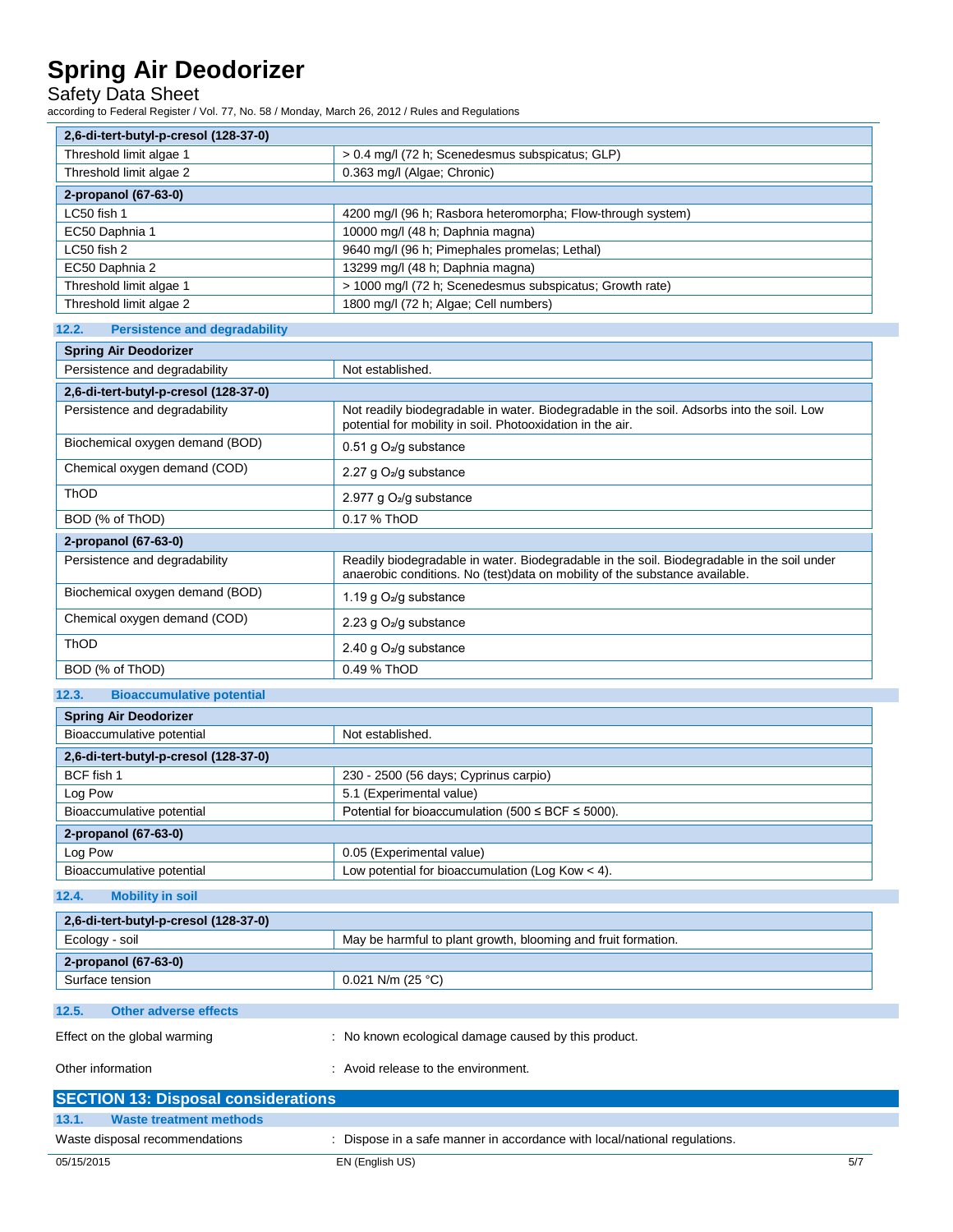| Safety Data Sheet                                                                                      | according to Federal Register / Vol. 77, No. 58 / Monday, March 26, 2012 / Rules and Regulations |  |  |
|--------------------------------------------------------------------------------------------------------|--------------------------------------------------------------------------------------------------|--|--|
| Ecology - waste materials                                                                              | Avoid release to the environment.                                                                |  |  |
| <b>SECTION 14: Transport information</b>                                                               |                                                                                                  |  |  |
| <b>Department of Transportation (DOT)</b>                                                              |                                                                                                  |  |  |
| In accordance with DOT                                                                                 |                                                                                                  |  |  |
| Not regulated for transport<br><b>Additional information</b>                                           |                                                                                                  |  |  |
| Other information                                                                                      | : No supplementary information available.                                                        |  |  |
|                                                                                                        |                                                                                                  |  |  |
| <b>ADR</b><br>No additional information available                                                      |                                                                                                  |  |  |
|                                                                                                        |                                                                                                  |  |  |
| <b>Transport by sea</b><br>No additional information available                                         |                                                                                                  |  |  |
|                                                                                                        |                                                                                                  |  |  |
| <b>Air transport</b><br>No additional information available                                            |                                                                                                  |  |  |
|                                                                                                        |                                                                                                  |  |  |
| <b>SECTION 15: Regulatory information</b><br>15.1. US Federal regulations                              |                                                                                                  |  |  |
| 2,6-di-tert-butyl-p-cresol (128-37-0)                                                                  |                                                                                                  |  |  |
|                                                                                                        | Listed on the United States TSCA (Toxic Substances Control Act) inventory                        |  |  |
| 2-propanol (67-63-0)                                                                                   |                                                                                                  |  |  |
| Listed on United States SARA Section 313                                                               | Listed on the United States TSCA (Toxic Substances Control Act) inventory                        |  |  |
|                                                                                                        |                                                                                                  |  |  |
| 15.2. International regulations<br><b>CANADA</b>                                                       |                                                                                                  |  |  |
| No additional information available                                                                    |                                                                                                  |  |  |
| <b>EU-Regulations</b><br>No additional information available                                           |                                                                                                  |  |  |
| Classification according to Regulation (EC) No. 1272/2008 [CLP]<br>No additional information available |                                                                                                  |  |  |
| Not classified                                                                                         | Classification according to Directive 67/548/EEC [DSD] or 1999/45/EC [DPD]                       |  |  |
| <b>National regulations</b><br>No additional information available                                     |                                                                                                  |  |  |
| 15.3. US State regulations                                                                             |                                                                                                  |  |  |
| No additional information available                                                                    |                                                                                                  |  |  |
|                                                                                                        |                                                                                                  |  |  |

### **SECTION 16: Other information**

| <b>Revision date</b> | : 04/15/2015 |
|----------------------|--------------|
| Other information    | : None.      |

#### Full text of H-phrases:

| Acute Tox. 4 (Oral) | Acute toxicity (oral) Category 4                            |
|---------------------|-------------------------------------------------------------|
| Eye Irrit. 2A       | Serious eye damage/eye irritation Category 2A               |
| Flam. Lig. 2        | Flammable liquids Category 2                                |
| STOT SE3            | Specific target organ toxicity (single exposure) Category 3 |
| H <sub>225</sub>    | Highly flammable liquid and vapor                           |
| H302                | Harmful if swallowed                                        |
| H319                | Causes serious eye irritation                               |
| H336                | May cause drowsiness or dizziness                           |